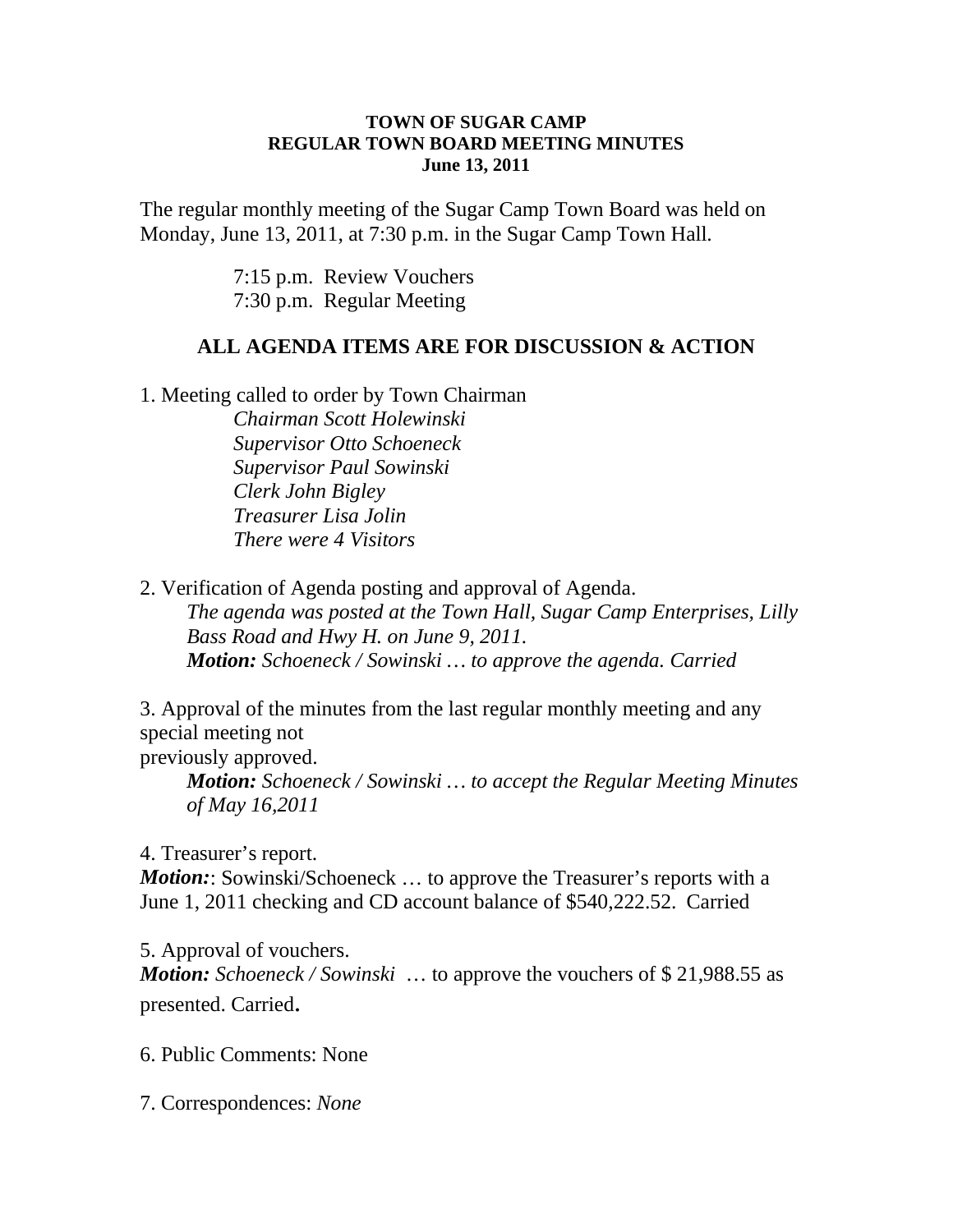8. Old Business: *None*

9. New Business:

- A. Open Road Bids for 2011 road work on Thunder Lake Road. *Motion: Sowinski/Schoeneck to close acceptance of road bids. Carried Motion: Schoeneck/Sowinski …to accept Thunder Lake Rd bid of \$99,771.75 from Pitlik and Wick. Carried*
- B. Consider a concern on the condition of Fire Lane. *The resident with the concern did not appear before the Board, no action was taken.*
- C. Consider a concern involving speeding on Camp Four Road. *Motion: Schoeneck/Sowinski …that Scott Holewinski investigates procedures to lower the speed limit on Camp Four Road to 45 mph. Carried*

D. Consider a request to sell Town property adjacent to the Chain Lake Boat Landing.

*Motion: Sowinski/Schoeneck …to set a public hearing for July 18, 2011 at 7:00 in the Town Hall to consider the sale of property adjacent to Chain Lake Boar Landing. Carried*

E. Consider a request from the clerk to hire two additional poll workers for all future elections beginning with the recall primary July 19, 2011.

*Motion: Schoeneck/Sowinski …to allow the clerk to hire two additional poll workers if election rule changes create additional work during Election Day. Carried*

F. Consider a request from the clerk to transfer up to \$6,000 to the election budget for 2011, if necessary, to cover the costs of the recall primary and recall general election.

*No action taken on this item*

G. Approval of Liquor License, Cigarette Licenses and Operators Licenses as presented to the Board. Note: All licenses will be held until June 20 and no license will be issued if there is a state or vendor hold on the license or all applicable fees have not been paid.

*Motion: Sowinski/Schoeneck …to approve all applications as presented providing all fees and legal holds have been cleared. Carried*

H. Road Work Report: